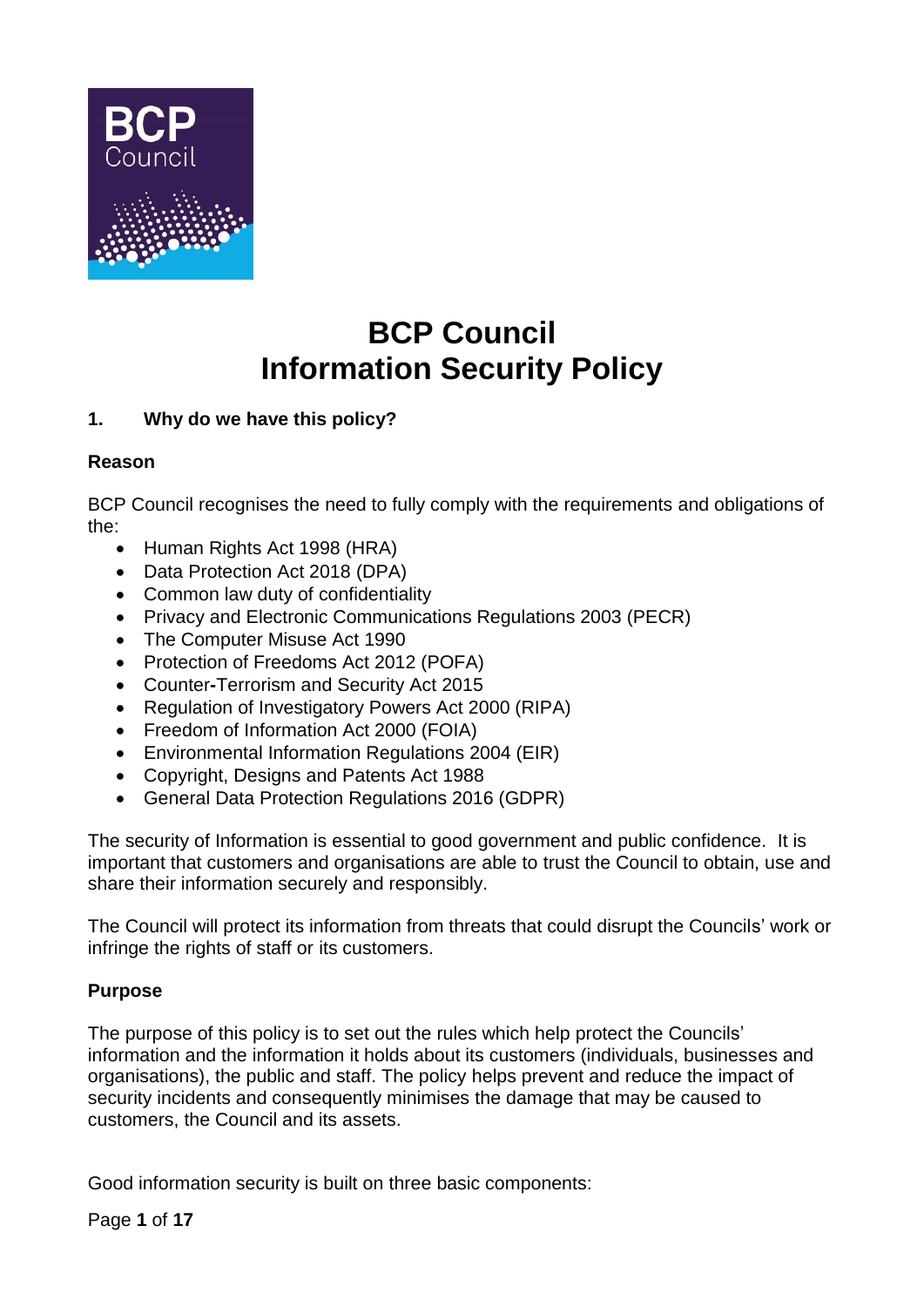**Confidentiality**: Keeping information out of the wrong hands **Integrity**: Making sure that information is accurate and complete **Availability**: Ensuring the reliable and timely availability of information and services

This Information Security Policy provides the framework to ensure that:

- Information owned or processed by the Council is protected against threats, be they internal or external, deliberate or accidental.
- Confidentiality of information is assured we will protect information being used by the Council from unauthorised access, use, disclosure or interception.
- Integrity of information is maintained we will protect information from unauthorised changes or misuse, so that it can be relied upon as accurate and complete.
- Availability information is available when and where it is needed.
- Legal, regulatory and mandatory compliance requirements are understood and met.
- Information and training on information security is up to date and is mandatory for all staff.

# **2. Who must comply with the policy?**

All staff, contractors, partners and elected members must comply with this policy.

All users of the Council's IT systems and information must observe the requirements of this policy when accessing and/or using the Councils' information, information systems, software or hardware.

Staff are responsible for ensuring others working on their behalf (e.g. temporary staff, contractors, partners, etc.) are aware of and abide by this policy when undertaking Council business.

Access to some systems will require users to read and sign additional declarations.

# **3. Who needs to be aware of this policy externally?**

Partner organisations, contractors, consultants and any other persons engaged in Council service delivery.

# **4. What is this policy?**

# **Approach**

This Policy is based on industry guidance and on aspects of ISO 27001:2013; "Information Security Management Systems – Requirements" and related guidance.

The Council is also required to adhere to Government's Public Services Network (PSN) security standards and the Payment Card Industry Data Security Standard in order to provide services and process payments.

The Council recognises the need to match the implementation of the Information Security Policy to the security risk and the impact of a security incident or breach. The policy aims to establish a fair balance between security requirements and the expectations of the Councils and users. However, there should be no expectation of privacy amongst any user who uses or accesses the Council's IT infrastructure or email service to create, store, send or receive information.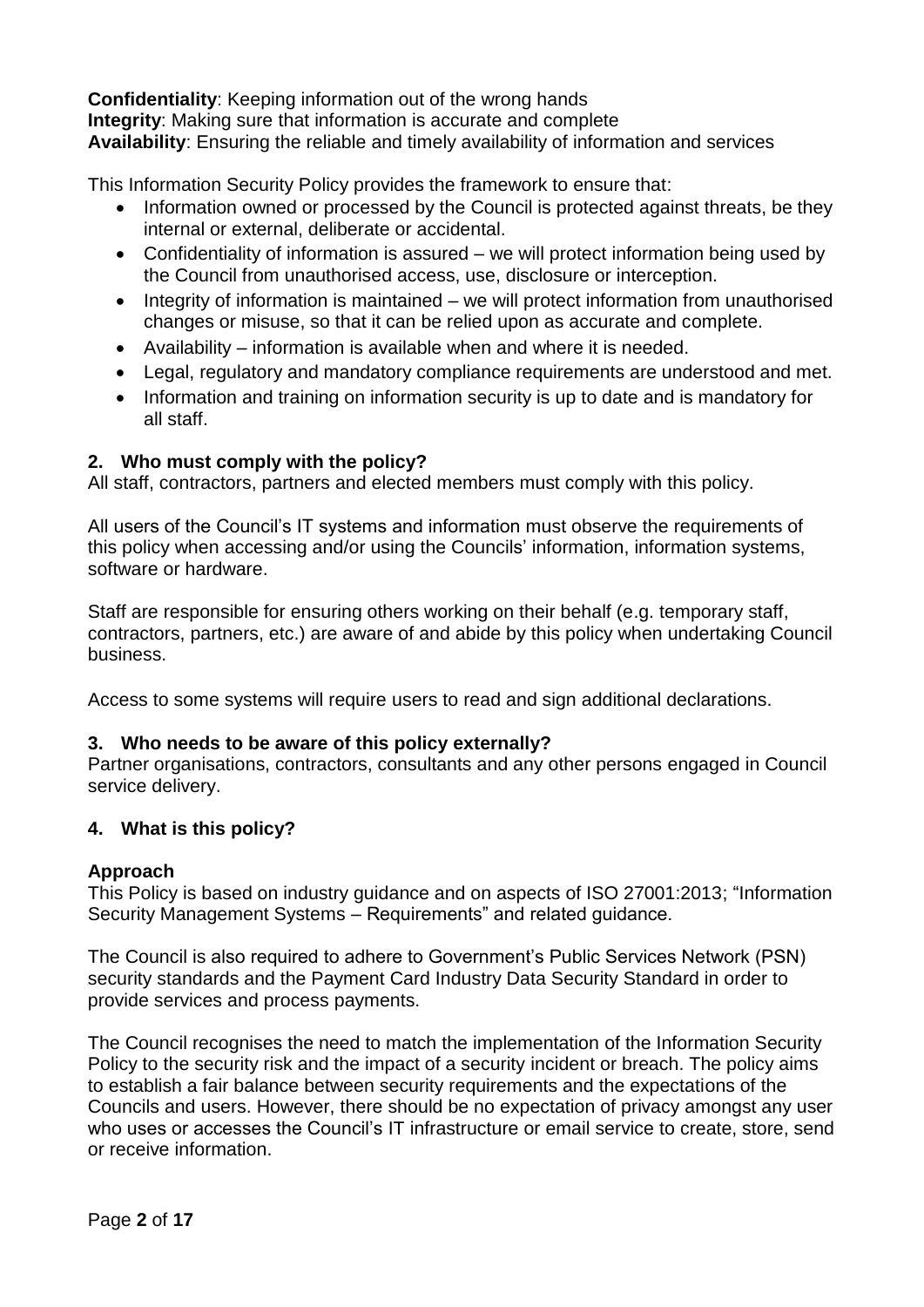# **Breaches of this Policy**

Breaches of this policy must be reported to immediate line managers at the earliest opportunity.

#### **Information Security Policy – Guidance**

The policy guidance explains the aspects of security all users are responsible for and what they must do to maintain good security and ensure they are working within the policy. There are also separate technical controls documented and held by ICT Services within the Council. Guidance can be found on the Information Governance and ICT pages on the Councils' intranet pages.

The guidance will enable the Council to:-

- Manage and provide direction and support for information security.
- Provide a clear hierarchy and procedures for reporting, monitoring and decisionmaking that adheres to relevant legislation and policy.
- Minimise and/or mitigate the risk of the authority being brought into disrepute or becoming liable to prosecution for breach of legislation, accepted working practices, or general employer responsibility.
- Define and schedule activities to test the effectiveness and application of this Policy.

#### **General Requirements**

• The effectiveness of this policy will be checked by regular internal audits.

#### **Information Security Incident/Breach Reporting and Liability**

- If a security incident or breach is suspected the matter must be reported to the responsible line manager, the Information Asset Advisor, the Information Governance Team and (where IT hardware or IT systems are involved) the ICT Service Desk immediately for advice and guidance. If the incident or breach relates to social care information the Caldicott Guardian must also be informed. Information connected with the incident or breach must not be changed or added to.
- In the event of an act that exposes the Council to risk of corporate liability and/or prosecution the matter may be treated as a disciplinary offence, which could in some cases lead to suspension/termination of employment and/or the Councils or another prosecuting body taking legal action against the individual concerned. Specific guidance has been prepared to ensure a consistent approach when dealing with staff disciplinary as a result of a breach.

#### **Monitoring and Restrictions**

The forms of network, user and data monitoring used by the Council is described below:

- Incoming and outgoing emails and attachments are captured and retained within the email archive software for at least 2 years.
- Filtering software is used to block access to websites deemed by the Council to be inappropriate. Websites deemed to be inappropriate will be regularly reviewed and updated.
- Emails and attachments are electronically scanned for inappropriate content, viruses & malicious code. Emails trapped and quarantined can be checked by IT or the Information Governance Team. If a policy breach is suspected the relevant Service Director will be informed, who may initiate further action.
- A Service Director may approve the supplementation of regular electronic monitoring if it is believed that a breach of this policy is being or has been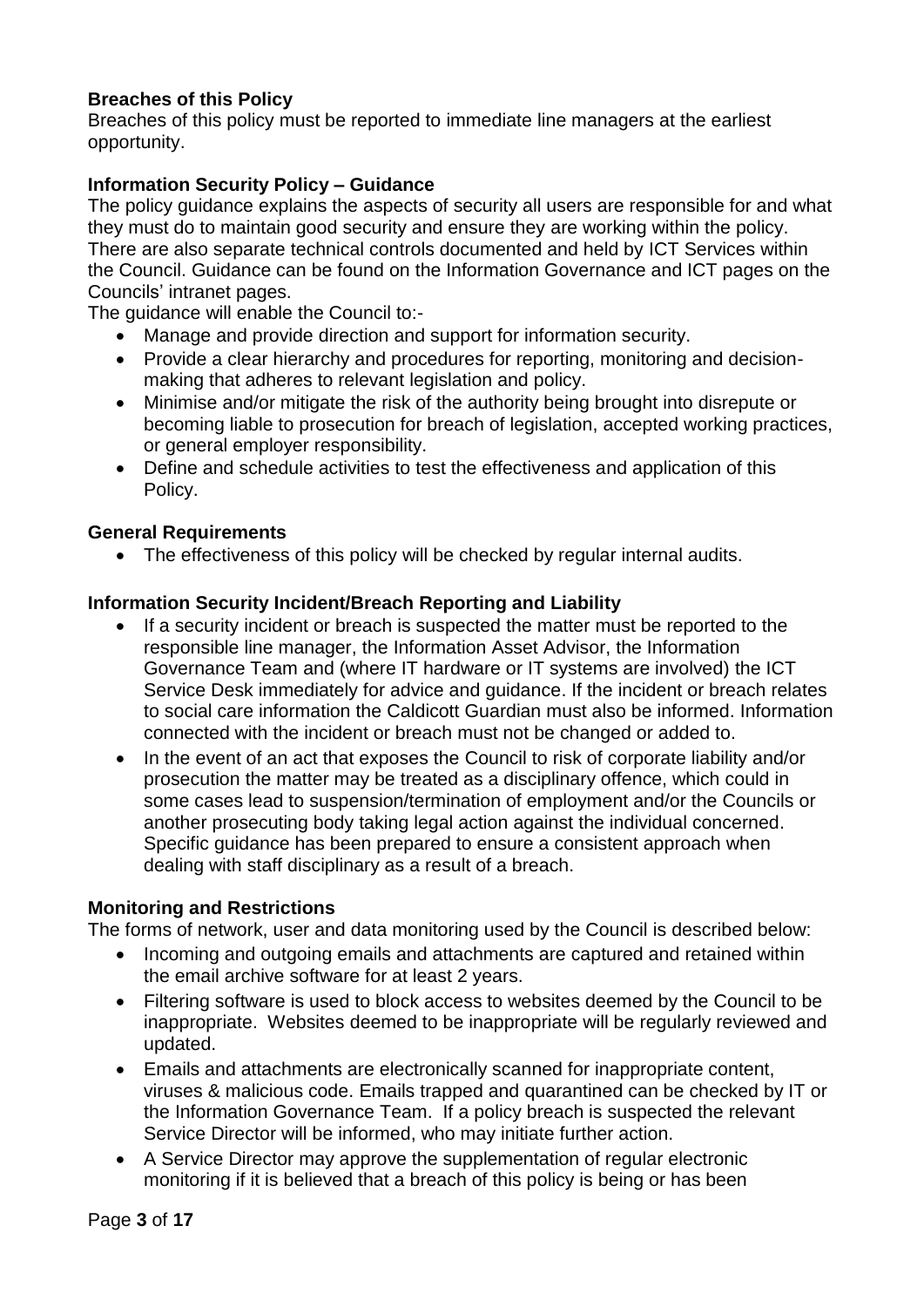committed. This may include, but is not restricted to, accessing the content of emails, telephone logs and website logs. Users will be informed if such directed monitoring takes place.

- If covert investigations are deemed necessary, because criminal activity is suspected, the Regulation of Investigatory Powers Act (RIPA) requirements will be met. Monitoring of this type will only take place with the approval of the Council's authorising officer, or the Chief Executive.
- Staff involved in testing this policy, security related monitoring, reporting the analysis of findings or disciplinary proceedings relating to information security must be aware of, and abide by, relevant Council policy and legislation; they must also respect confidentiality.

# **Communications Security**

The Council will ensure that users are provided with the information they need to communicate and use information in ways that:-

- Prevent the loss, modification or misuse of information between users and organisations.
- Minimise the risk of harm or offence due to inappropriate material.
- Enables them to take all possible care of the information they receive, use or produce.

## **Using or Exchanging Information (e.g. email, Internet, telephone, letter)**

- Users must observe any specific Councils guidance developed for the exchange or transmission of information, including email guidance, PSN compliance or PCIDSS compliance for payment data.
- Users must observe any Councils policy and guidance covering the use of Social Media.
- Information must only be disclosed to, or exchanged with people or organisations that are entitled to have that information. If users are unsure advice must be sought from relevant line managers, Information Asset Advisors, or the Information Governance Team.
- When users use their own device(s) to access the Council's IT hardware/software, they must adhere to this policy.
- The risk associated with exchanging information should be assessed and appropriate mitigating actions taken, e.g. encryption or secure email.
- Special category data (sensitive), personal or confidential information must only be exchanged where desensitised or anonymised information is not sufficient and is in accordance with the Data Protection Act.
- Users transmitting or sending personal or confidential data off site must use a secure method, which includes encrypted email or encryption if on physical media. The Councils' normal email system is sufficient to send personal data off site, including sending to other public sector bodies.
- Email or any other method of communication must not be used to commit the Council to a course of action you are not authorised to take, e.g. enter into a contract or distribute confidential data.
- Personal email or social media accounts must not be used to do the Council business.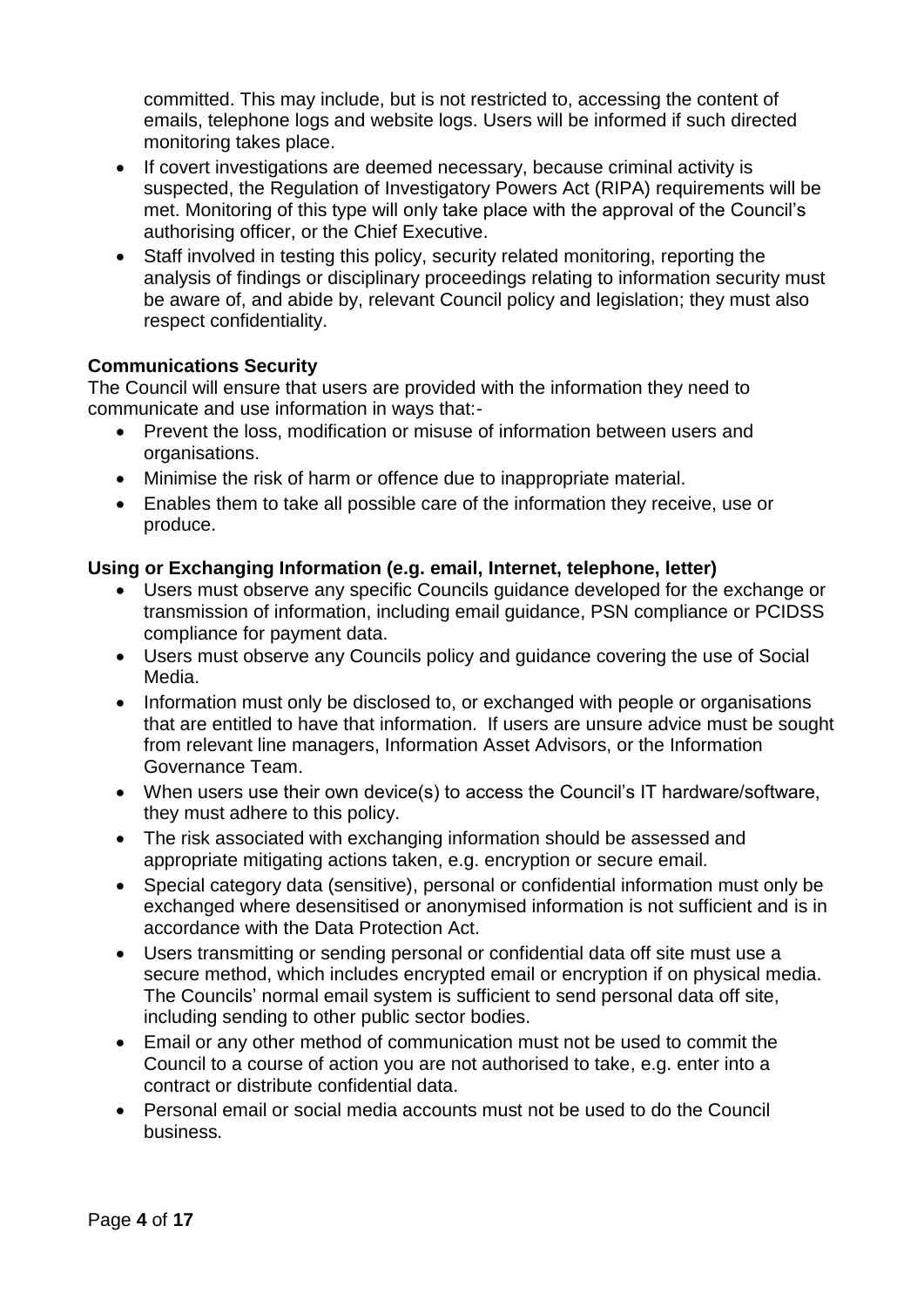- Users may use the Council email and Internet system for reasonable and "appropriate" non-work related use. Council email accounts must not be used to register on non-work related websites.
- Users must not use the Council equipment, accounts or work time to try to access, download, store, send or distribute material that can be construed as inappropriate or take part in inappropriate activities.
- If users receive or accidentally access inappropriate material they must exit it immediately and inform their Line Manager and the ICT Service Desk.

Inappropriate content and activities includes:-

- Pornographic material e.g. nakedness, sexual behaviour or sexual language.
- Discriminatory or defamatory content on the grounds of race, gender, sexuality, disability, sexual orientation, religion, age or any other characteristic covered by Equalities Legislation.
- Hateful, inciting, libellous, bullying, violent or abusive content including swearing.
- Extremist or radical content as defined in the Counter-Terrorism and Security Act 2015 and the Prevent Duty Guidance (see Appendix B).
- Participating in or encouraging any illegal activity e.g. hacking.
- Wasting work time e.g. gaming, gambling, chain mail, trading or the personal use of on-line chat, social media and networking websites.
- Divulging secure, sensitive or potentially damaging Council information, particularly via participation in "chat" rooms or "blogs", accidentally or on purpose.
- Developing, downloading, installing or storing unauthorised software, freeware, shareware or websites or non-work related pictures, music or video.
- That which would breach the Council Employee or Member Code of Conduct.

This list is not exhaustive and the Council reserves the right to determine other materials or activities which are against the rules and spirit of this or other Council policies. If such materials or activities are identified, they will be communicated to users.

#### **Access Control**

The Council will control access to information, applications, systems and resources to help prevent unauthorised access. It will provide information for users, through this policy and other measures, to ensure they know their responsibilities and the importance of good information security.

#### **Access to systems – New starters, leavers and changes**

- Access for users to use any system must be formally requested by the responsible manager or Information Asset Owner, using the 'New Starter' form or by contacting the Service Desk.
- Only the appropriate, minimum level(s) of access needed by users to do their jobs should be requested.
- Only a manager or Information Asset Owner can request changes to access levels or additional access.
- Managers must ensure that users' access rights are reviewed regularly. This is of particular importance where users are changing roles, leaving or have been suspended from duties.
- Access rights that allow users to carry out tasks that would usually not be permitted by other regulations will normally not be granted, e.g. the same user raising and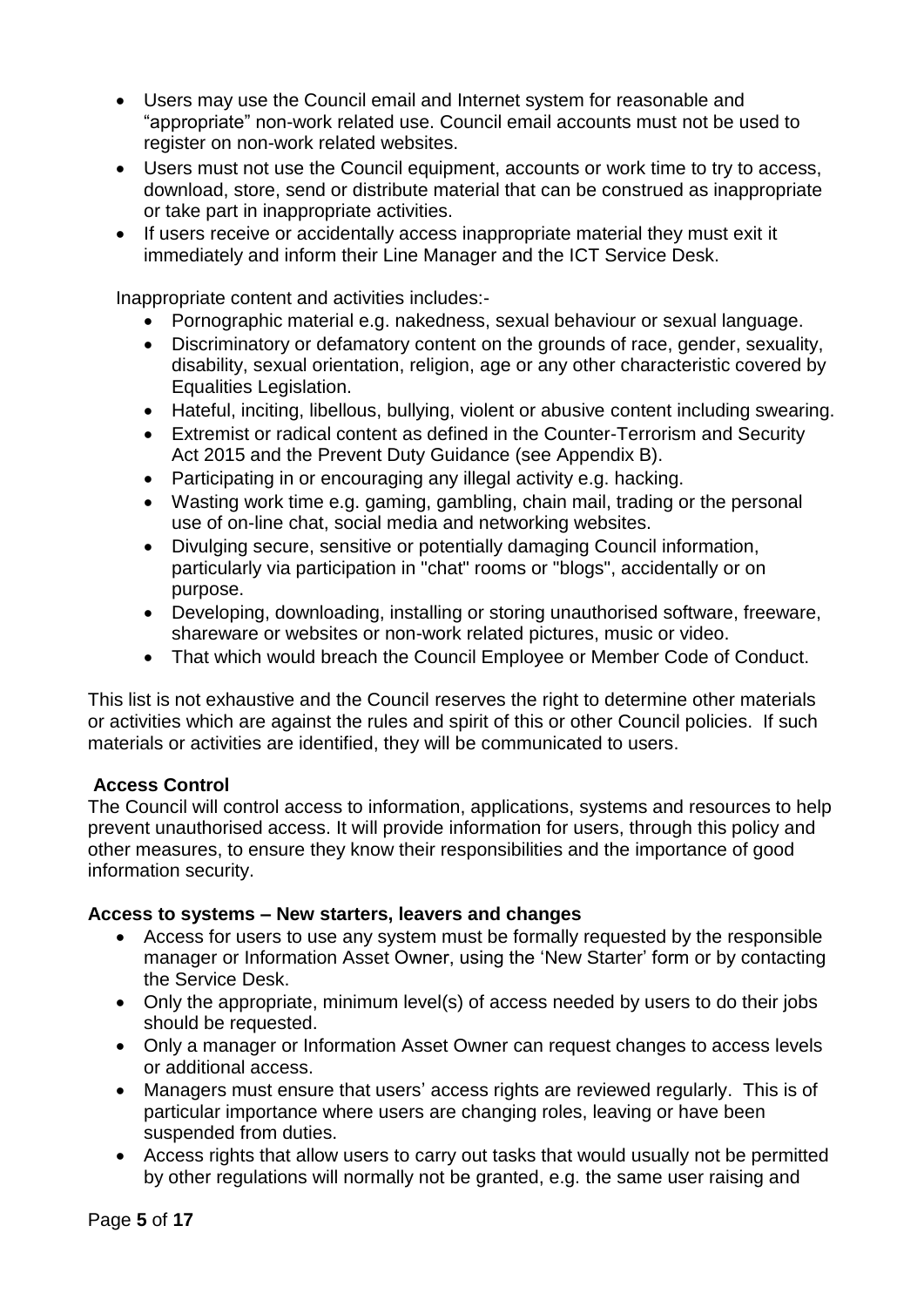approving a purchase order. Where such access is required on a "by exception" basis Service Director approval is required.

- Managers must inform IT in advance of users leaving, with advice on the retention of any data and who should be given access to it.
- Where there is a specific and pressing business need to access information, such as that held in a person's email account, on a personal drive or in a system, this access must be formally requested via the IT Service Desk and approved by the responsible manager.

#### **Password Standard**

The Council has a defined password standard, which it enforces where technically possible. It is based on industry good practice and Government security requirements.

The Councils' password standard is:

- A minimum of 9 characters
- Must contain 1 capital letter
- Must contain 1 numeric value
- Must not be any of a user's previous 3 passwords
- Must not contain a user's full name or username
- Must be changed every 90 days
- Passwords will be changed the first time new staff log on to the Councils' network.
- Users must change their password if it has been compromised or they believe someone else knows what it is.
- Passwords must be kept secret, not written down or shared
- In applications where the password standard cannot be automatically applied users will apply the Councils' password standard, as far as possible.

# **Locking Workstations**

Users must "lock" their computer screen when they are leaving it unattended for any period of time. Users must not leave screens showing confidential or special category information. This is particularly important in public areas or where personal or financial information is used.

# **Remote and Mobile Access**

- Technological solutions, over and above user ID and password authentication, will be implemented where possible and it is felt that the sensitivity and confidentiality of the information or the method of access requires heightened control or where hardware may become unsecured.
- The loss or theft of the Councils' information or a device which may hold information (e.g. laptop or mobile device (including your personal device if you have access the Councils' IT hardware/software) must be reported to the ICT Service Desk, the Information Asset Advisor and the Information Governance Team as promptly as possible.

# **Operations Security**

The Council will protect the integrity of the information and the systems it uses to prevent the loss or corruption of information or the failure of computer systems. The Council has measures in place which act to counteract interruptions to business activities and to protect critical business processes from the effects of major failures and disasters.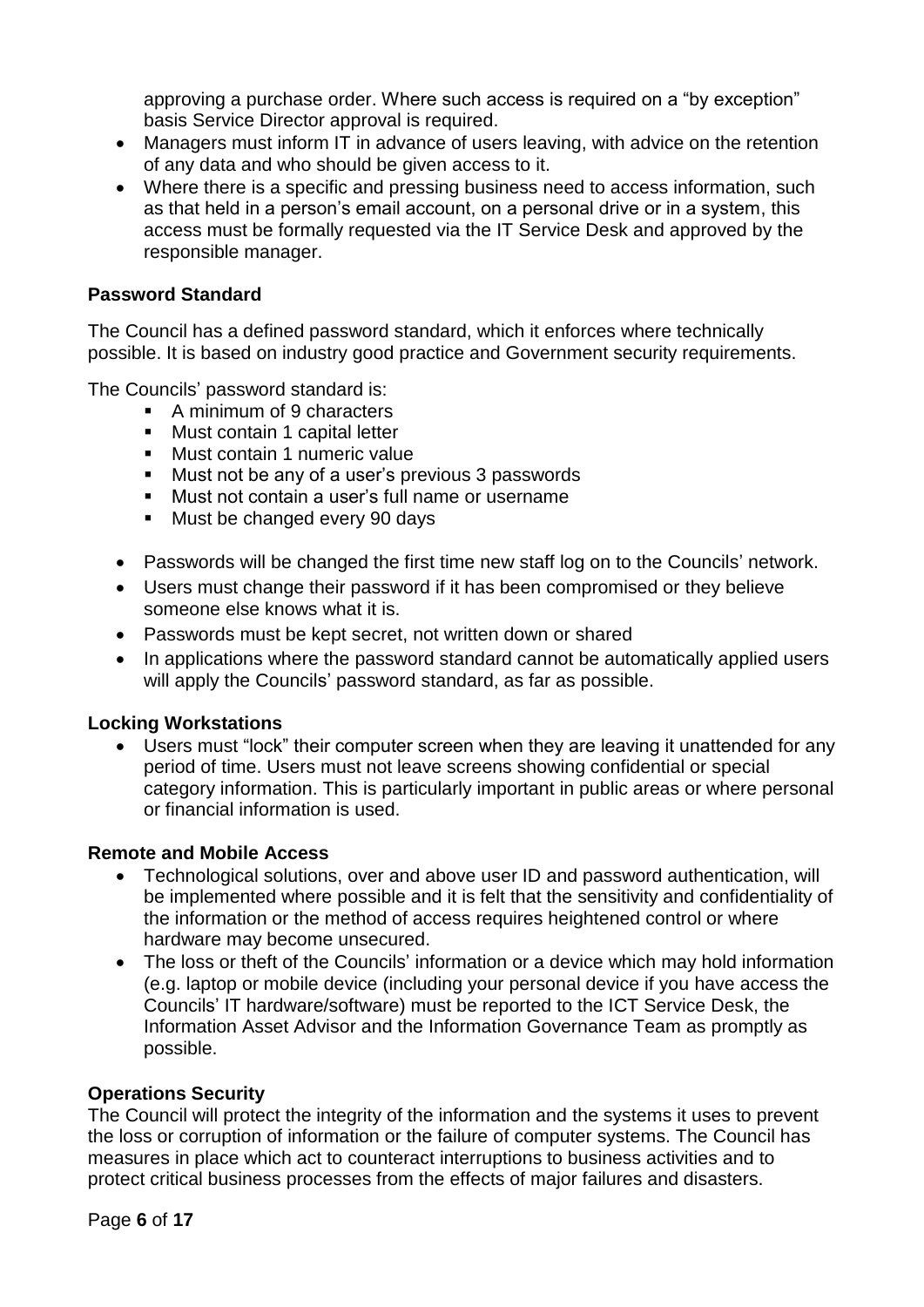# **Malware & Virus Protection and Prevention**

- If users become aware of a potential information security weakness or threat such as a virus they must report it to the IT Service Desk and follow any instructions they provide
- Users must not open suspicious emails, email attachments, Internet links or "popup" programmes, particularly if they come from an unknown sender or are executable files (end with .exe, vb, scr). Report to [mailabuse@bcpcouncil.gov.uk](mailto:mailabuse@bcpcouncil.gov.uk)
- If a virus is suspected or detected IT may isolate a computer, equipment and any potentially infected media.
- All CD, DVD, USB devices are scanned automatically for malware and viruses by IT; any attempt to deliberately infect a Council system may lead to disciplinary proceedings.
- If staff are concerned or doubtful about information they receive or access they should seek guidance from the IT Service Desk.

#### **Printing & Information Storage and Disposal**

- Users must be aware of the legislative constraints (DPA) when they print special category information; ensuring printouts are not left on display or unattended.
- Users must dispose of special category information or confidential documents using the Councils' confidential waste bins (see Appendix A for definitions)
- Media such as hard drives including removable drives, tapes, CDs or DVDs, data cards and USB sticks must be destroyed by ICT Services.

#### **Operations and Network Monitoring**

• Users are encouraged and expected to report abnormal, unusual or unacceptable network or application performance to the ICT Service Desk for investigation.

#### **Information Security Continuity**

- ICT Disaster Recovery arrangements are tested annually and will be reviewed and updated as areas of business risk are identified and Business Continuity arrangements are developed.
- Managers must liaise with ICT Services to validate the IS/IT elements of their Business Continuity plan

#### **Human Resources Security**

All users have a crucial role in good information security. The Council will ensure users are aware of their responsibilities and trained to use information and systems appropriately and securely to help reduce the risk of human error, theft, fraud or misuse. The Council will ensure appropriate checks are done prior to users having access to the Councils' systems and information.

#### **Recruitment**

- Managers must consider whether security responsibilities, over and above those generally required, need to be included in job descriptions or contracts due to the nature of the duties involved.
- Managers must liaise with HR and ensure any relevant vetting or checking is completed before users are given access to information or systems or when users change roles.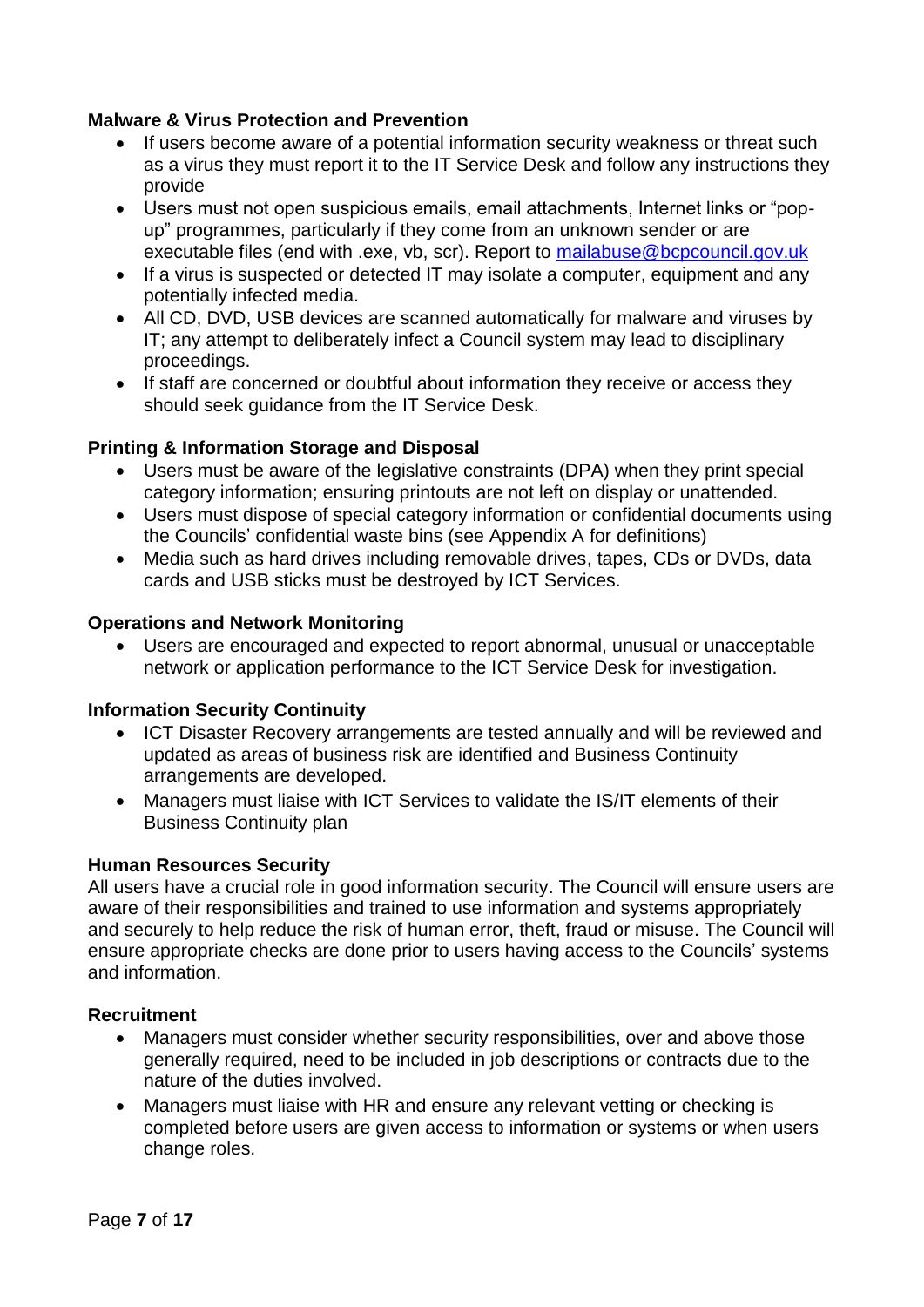# **Training and awareness**

- Users will be provided with information on security and given the opportunity to receive training.
- Managers and supervisors must ensure users are adequately trained to use the information systems they need to use in a safe and secure manner.
- Managers must identify and address information security training requirements for users on the basis of their job functions and the computer systems/information they are required to access.

# **Termination or Change of Employment**

- Managers must consider and act on the security aspects of a user leaving, changing role or subject to suspension.
- Users must uphold their obligations towards information security under privacy laws and contractual terms.

## **Physical Security**

The Council will ensure it has measures in place to prevent unauthorised access, damage and interference to information, hardware and premises. Users will be made aware of their responsibilities in preventing the loss, damage or compromise of information or hardware.

## **Physical Access Control**

- Users should not try to gain access to areas they are not permitted to enter or have no need to enter.
- Users must help maintain good security by not allowing the public or visitors into areas they are not authorised to be in and by challenging people who are in an area they shouldn't be.
- Access controlled doors must not be left open unattended. Any lost swipe cards must be reported immediately.

#### **Remote Working**

- Managers should ensure security risks are assessed and necessary adjustments made to protect Councils' equipment and information used by home or remote workers.
- Users must take all reasonable steps to ensure that mobile/portable information storage devices (laptop, tablet, USB sticks, mobile phones, etc.) are not placed at risk of loss, theft, or damage. Devices must be kept securely at all times, which includes while in transit, at home or in any other off-site location.
- Authorised users must take all appropriate measures to ensure that information and hardware is not accessed or used by unauthorised people or used for unauthorised purposes.

#### **Asset Management**

The Council will ensure that its information and physical assets are managed effectively and receive the appropriate level of protection.

#### **Hardware and Software Inventory Management**

- No computer or network communications hardware should be moved without the agreement of ICT.
- No computer, network communications hardware or software should be taken off Councils' premises without prior senior line management and ICT agreement.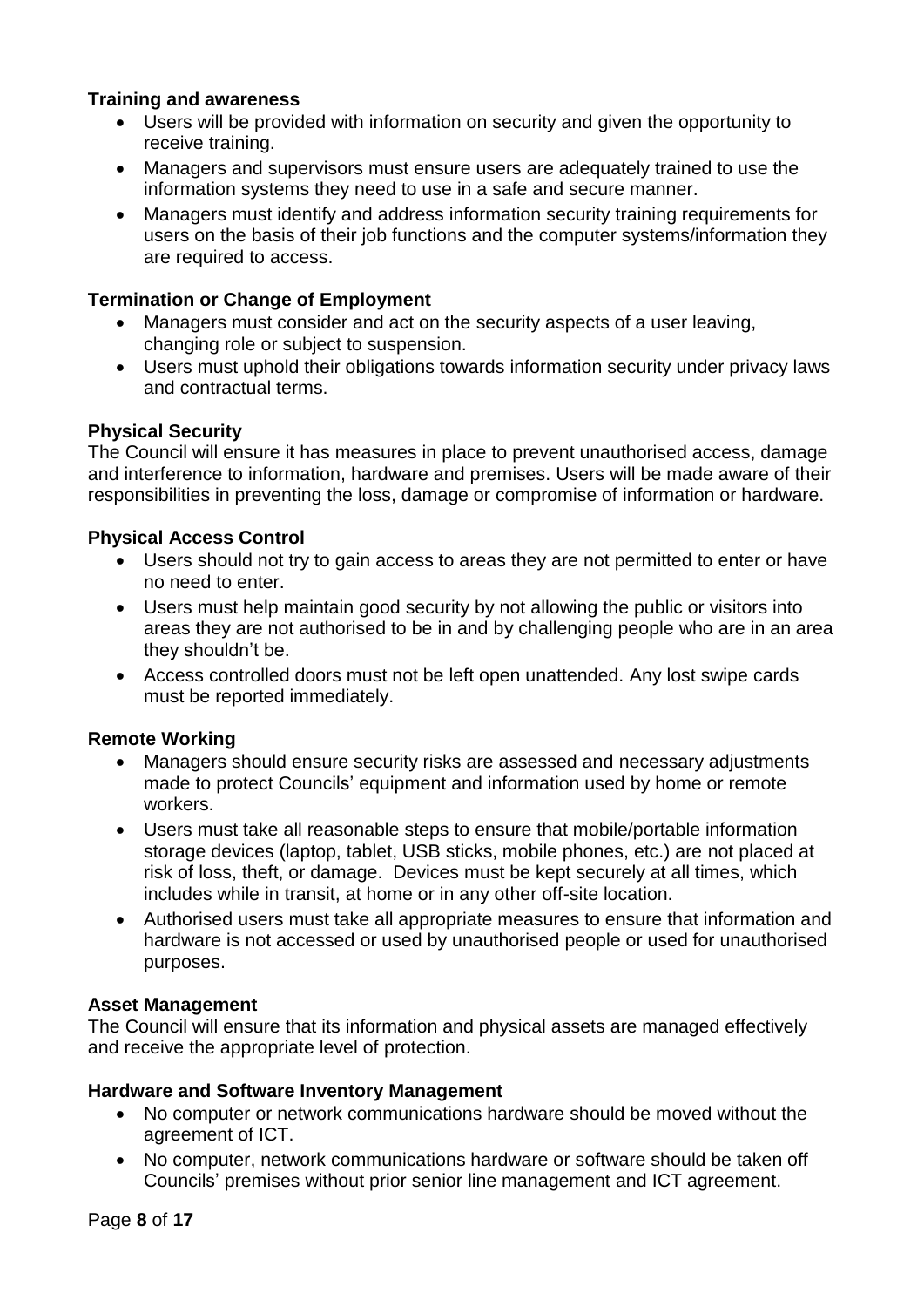- Users must only use hardware owned by the Council or approved by ICT to connect to the Councils' network or for Council business. If you are using your own device to access the Councils' IT hardware/software you must adhere to this policy.
- Users must only use hardware or methods of connection that are owned by the Council or approved by ICT to connect to the Councils' network or for Council business.
- Software and hardware used on the Councils' network or computer equipment must be installed by ICT or with their approval / assistance.
- Computer hardware and software must only be disposed of by ICT.

## **Information Storage**

- Users will store and retain data as defined in their Service Unit's Retention and Destruction Schedule.
- Managers will have arrangements in place that provide relevant users with access to other users' business information where this is required to ensure service delivery in the event of planned or unplanned absences. Such arrangements must also take account of managing the receipt of requests for information under the FOIA/EIRs/DPA.
- Council Information must be saved in the appropriate team folder in the Shared Drive or within the appropriate business area case management tool. You must avoid storing information on hardware e.g. laptop, mobile phone or tablet as this will not be backed up by the Council.
- Unattended desks/workstations must be cleared of special category/confidential information

#### **Systems development and maintenance**

The Council will ensure that security management is built into its systems and processes in order to protect the confidentiality, authenticity and integrity of information and applications.

#### **Hardware, Software and Systems**

- Users must follow the Council's processes for the justification and purchase of hardware, software and systems, in order to ensure compatibility and adequate security controls.
- Users must not attempt to, or actually, obtain unauthorised access to or tamper with or change hardware, information or software applications used /owned by the Councils.
- Users must not copy software, except as allowed under its licence and with the permission of ICT.

#### **Change Management**

- Changes and upgrades to systems must only be done by or in consultation with ICT Services to minimise the risk of problems and adverse impact on services.
- Changes must be planned and carried out in conjunction with the appropriate Service Unit(s) and signed off by them.
- Minor changes (new software, moving hardware etc.) must be requested via the ICT Service Desk.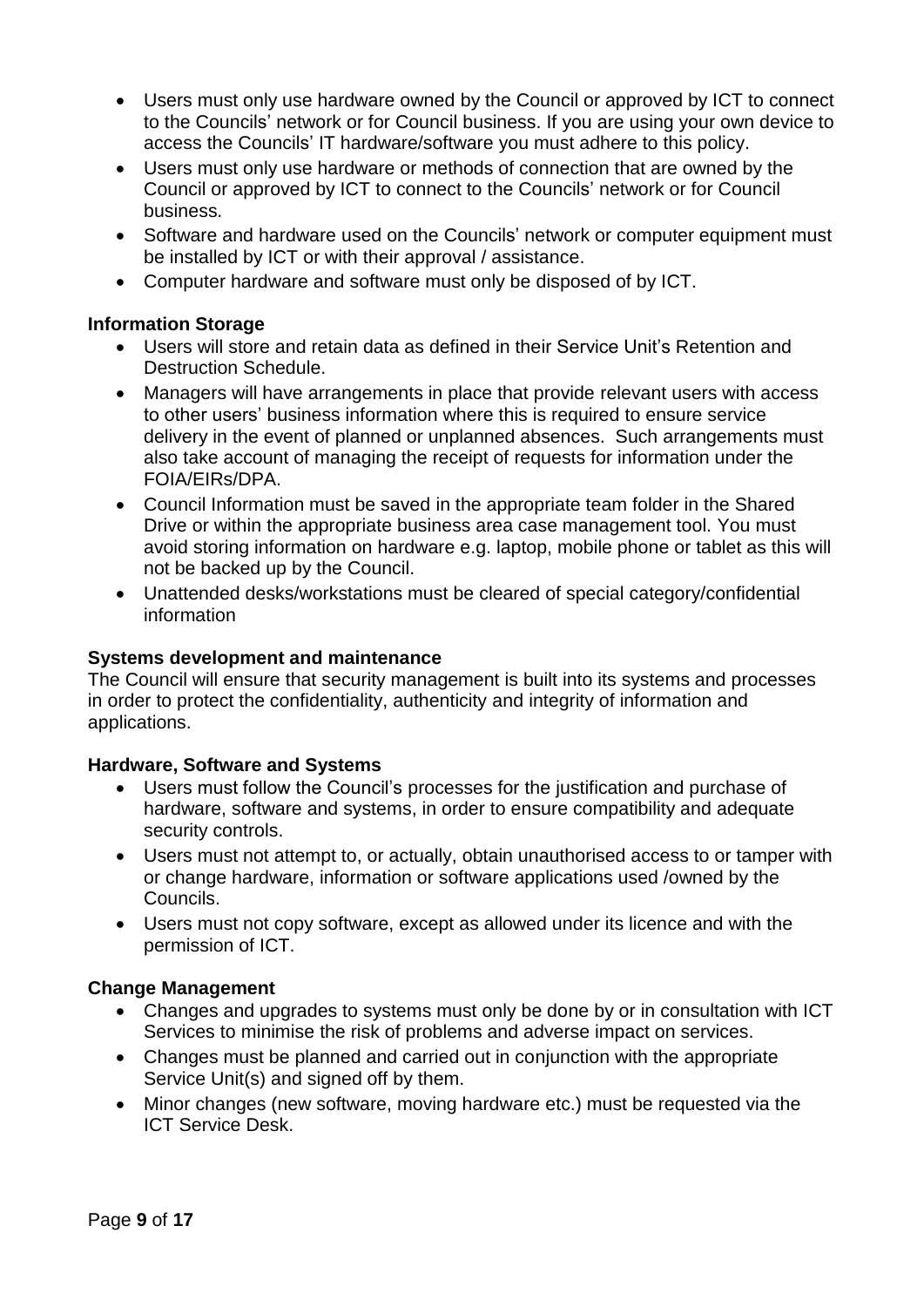# **Compliance – Legislation and Council Policy**

Some aspects of information security management are supported by legislation (see Appendix B). Users must make themselves aware of the legislation and abide by it in order to avoid breaches of criminal and civil law and statutory, regulatory or contractual obligations.

- The Council has nominated staff, Information Asset Advisors within all of its Service Units to provide information security advice.
- The Information Governance Team and the ICT Team will provide more detailed and specific advice to staff, councillors and the Council on all matters relating to information security.
- Basic information security training is mandatory for all staff and will be provided through e-learning packages maintained by the Information Governance Team and/or face-to-face induction training.
- Information security awareness training sessions will be included in the annual corporate training programme. Bespoke, Service Unit training updates will also be provided in accordance with the IG Team training programme.
- All councillors will undertake information security awareness training, delivered by the Information Governance Team.
- The Head of Information Governance (HoIG) can refer Service Units that are causing concern in respect of information security to the Information Governance Board and Audit & Governance (A&G) Committee
- The HoIG will report on the Council's information governance function to the Audit & Governance Committee at regular intervals, as agreed with the A&G Chair. This will include reporting on any breaches of information security, which have been reported to the Information Commissioner.
- The Council will investigate information security incidents and breaches. Staff will be trained in reporting and managing information security incidents and breaches.
- If an information security breach meets the reporting criteria as set out by the Information Commissioner's Office, the Council will self-report to the Information Commissioner's Office. The Council will implement any actions the Information Commissioner directs it to take as a result of its assessment or investigation.

# **Complaints**

We will adopt the Council's complaint procedure to acknowledge and resolve any complaints or issues.

Complaints relating to any alleged breach of information security should be made in writing and addressed to:

Complaints Manager BCP Council Town Hall Bourne Avenue **Bournemouth** BH2 6LL

Or

Complaints Manager

Page **10** of **17**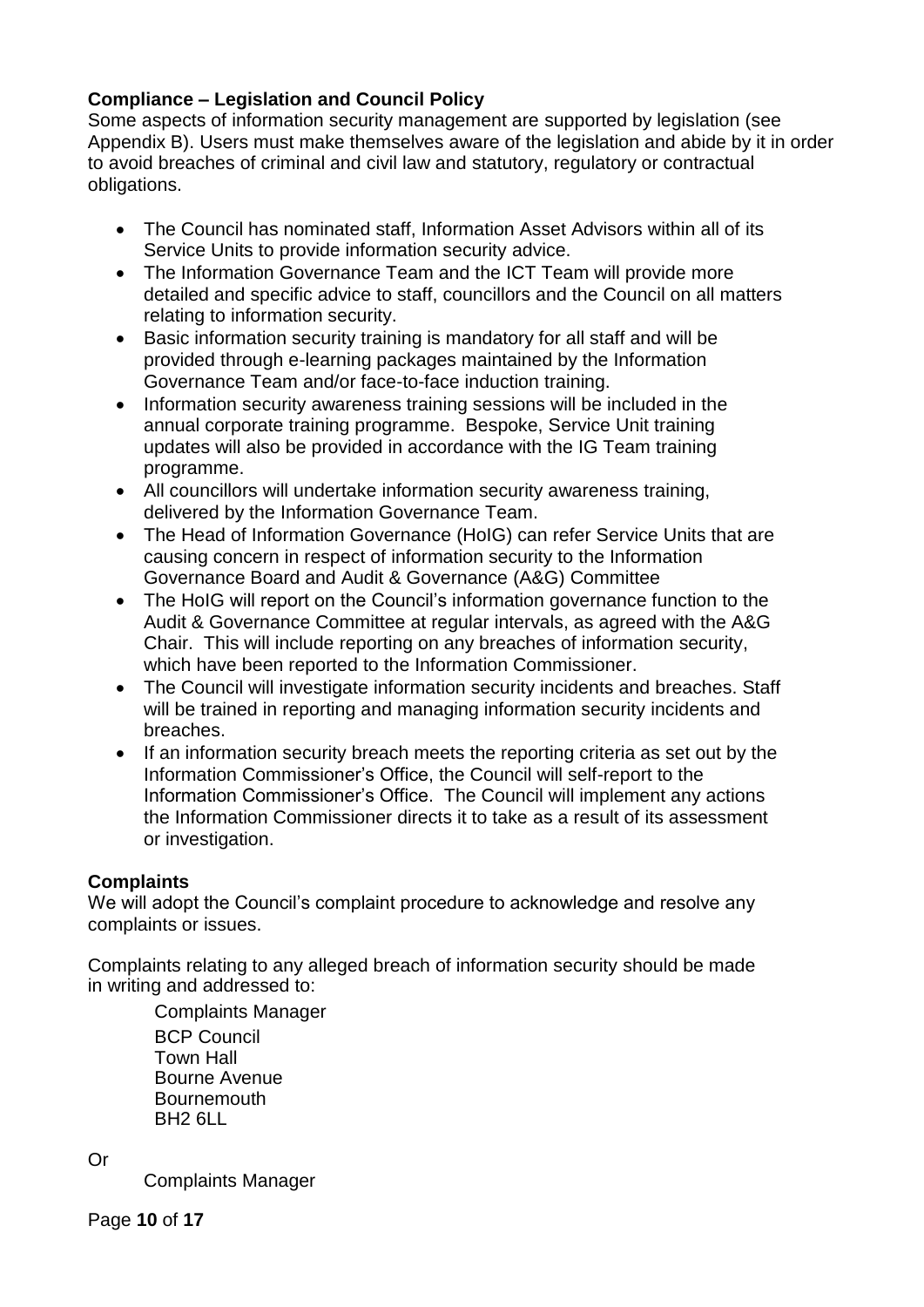BCP Council Civic Centre Poole BH15 2RU

The Council will respond appropriately to any complaints referred to it by the ICO.

#### **Data Protection Officer**

The Councils' Data Protection Officer, in accordance with the requirements of the GDPR/DPA 2018, is the Head of Information Governance and can be contacted at: [information.governance@bcpcouncil.gov.uk.](mailto:information.governance@bcpcouncil.gov.uk)

## **5. How is this policy implemented?**

Through staff procedures, processes and guidance which are published to the IG and ICT pages of the Council's intranet service, e-learning packages and the delivery of training by the IG Team.

## **Procedures, guidance and training**

Procedures, guidance and details of IG training services are available on the intranet service

#### **Roles and responsibilities**

The **Chief Executive** is legally responsible for compliance with this policy and legally liable in the event of any failure to comply with the policy.

The **Senior Information Risk Owner (SIRO)** is responsible for promoting and encouraging compliance with this policy by all senior managers, as part of managing the Council's information risks.

The **Caldicott Guardian** is responsible for promoting and encouraging compliance with this policy within social care areas of service delivery, as part of protecting the confidentiality of service user social care information.

**Information Asset Owners (Service Directors)** are responsible for managing, protecting and securing information in their ownership, they may appoint Information Asset Managers to assist them with these duties.

**Information Asset Advisors** are responsible for promoting and monitoring compliance with this policy and providing information security advice and quidance to staff within their respective Service Units.

**Data Protection Officer** is responsible for giving independent advice on Data Protection legislation and reporting to senior management about compliance with the law.

**All Managers** are responsible for implementing and enforcing this policy.

**Every Employee** must abide by this policy. Failure to comply with this policy may result in disciplinary action.

**Every Councillor** must abide by this policy. Failure to comply with this policy may represent a breach of the Councillor Code of Conduct and be subject to referral to

Page **11** of **17**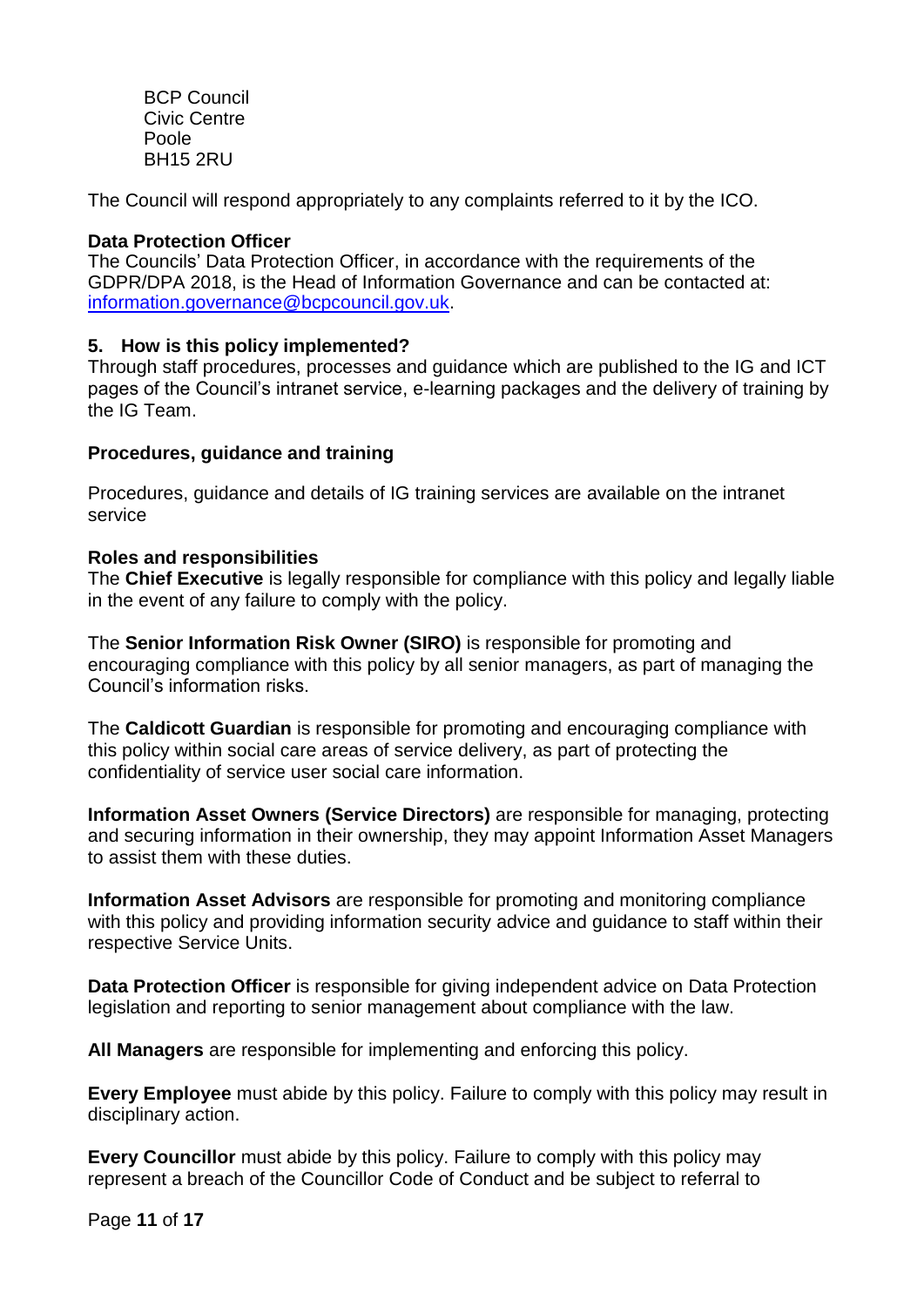the Standards Committee. Anyone contravening the Freedom of Information Act 2000 and/or Data Protection Act 2018 can be held personally liable and face court proceedings for certain offences, which may result in a fine and /or a criminal record.

**The Council's Information Governance Team** will provide advice and guidance to all persons to whom this policy applies in respect of compliance with information legislation and the wider information governance function, which includes the Data Protection Act and relevant legislation.

**Suppliers** and **Partners** must agree to abide by this policy as part of their contractual obligations.

#### **Enforcement**

Compliance with this policy will be enforced by managers and where applicable through the Council's disciplinary policy and procedures.

## **6. Supporting information**

Further information on the legislation and guidance is available from the Information Commissioner's office website [www.ICO.org.uk](http://www.ico.org.uk/)

| <b>Effective from date</b>        | <b>April 2019</b>                                                                                                                                                                                                                                                                                                                                                                                                      |  |
|-----------------------------------|------------------------------------------------------------------------------------------------------------------------------------------------------------------------------------------------------------------------------------------------------------------------------------------------------------------------------------------------------------------------------------------------------------------------|--|
| <b>Review date</b>                | April 2021                                                                                                                                                                                                                                                                                                                                                                                                             |  |
| <b>Review frequency</b>           | Two years                                                                                                                                                                                                                                                                                                                                                                                                              |  |
| <b>Policy Owner (job title)</b>   | <b>Head of Information Governance</b>                                                                                                                                                                                                                                                                                                                                                                                  |  |
| <b>Policy Author (job title)</b>  | <b>Principal Information Governance Officer</b>                                                                                                                                                                                                                                                                                                                                                                        |  |
| <b>Policy Sponsor (job title)</b> | Service Director, Legal & Democratic                                                                                                                                                                                                                                                                                                                                                                                   |  |
| <b>Approval bodies</b>            | Information Governance Board, Corporate Management Team<br>(CMT)                                                                                                                                                                                                                                                                                                                                                       |  |
| <b>Approval dates</b>             |                                                                                                                                                                                                                                                                                                                                                                                                                        |  |
| <b>Related legislation</b>        | Data Protection Act 2018<br>Freedom of Information Act 2000<br>Human Rights Act 1998<br>Regulation of Investigatory Powers Act 2000<br><b>Environmental Information Regulations 2004</b><br>The Computer Misuse Act 1990<br>Copyright, Designs and Patents Act 1988<br>Common law Duty of Confidentiality<br>Privacy and Electronic Communications Regulations 2003<br><b>General Data Protection Regulations 2016</b> |  |
| <b>Related policies</b>           | <b>Information Governance Policy</b>                                                                                                                                                                                                                                                                                                                                                                                   |  |
| <b>Version</b>                    | V1.0                                                                                                                                                                                                                                                                                                                                                                                                                   |  |

| <b>Revision history</b> |      |                 |                                 |                     |
|-------------------------|------|-----------------|---------------------------------|---------------------|
| Version                 | Date | Amendments made | <b>Requested by (job title)</b> | Made by (job title) |
|                         |      |                 |                                 |                     |
|                         |      |                 |                                 |                     |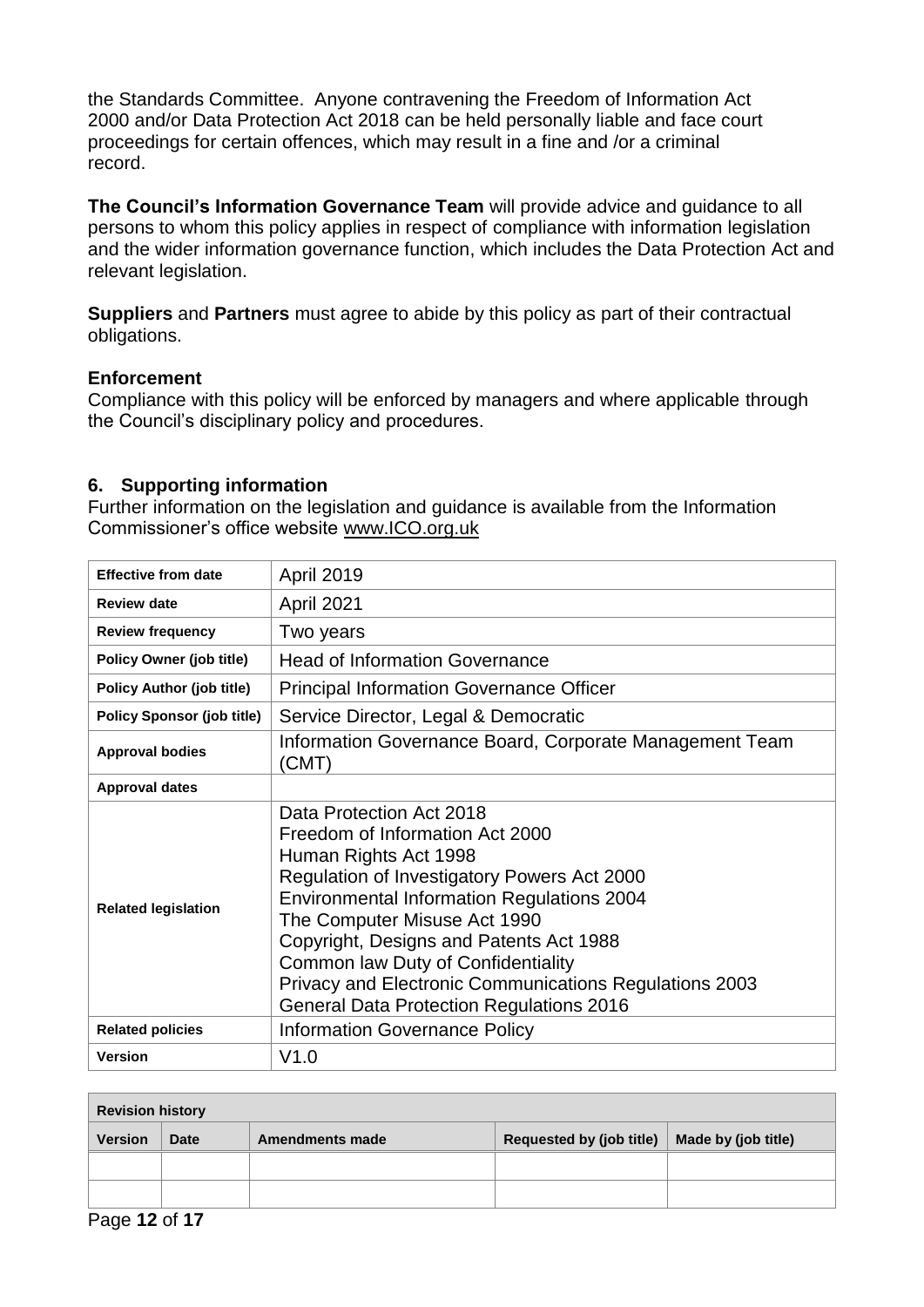| ,我们也不会不会不会。""我们的,我们也不会不会不会。""我们的,我们也不会不会不会不会。""我们的,我们也不会不会不会不会。""我们的,我们也不会不会不会不会 |  |
|----------------------------------------------------------------------------------|--|

## **Consultees**

| <b>Name</b>                                       | Organisation | Date consulted |
|---------------------------------------------------|--------------|----------------|
| Service Directors (Information Asset Owners)      | <b>BCP</b>   |                |
| Corporate Policy & Strategy Officer               | <b>BCP</b>   |                |
| <b>Information Asset Advisors</b>                 | <b>BCP</b>   |                |
| Head of ICT                                       | <b>BCP</b>   |                |
| Head of Strategic HR                              | <b>BCP</b>   |                |
| Senior Information Risk Owner & Deputy SIRO       | <b>BCP</b>   |                |
| <b>Caldicott Guardian</b>                         | <b>BCP</b>   |                |
| Head of Audit & Management Assurance              | <b>BCP</b>   |                |
| <b>Equality &amp; Diversity Managers</b>          | <b>BCP</b>   |                |
| <b>Consultation &amp; Market Research Manager</b> | <b>BCP</b>   |                |

# **Equality Impact Needs Assessment**

| <b>Assessment date</b> |  |
|------------------------|--|
|                        |  |
|                        |  |

# **Freedom of Information Act Exemption**

| <b>FAI</b><br>$\sim$ $\sim$ $\sim$ $\sim$ $\sim$ $\sim$ $\sim$ $\sim$<br>ונם<br>2 2 2 | N <sup>c</sup><br>$\sim$ |  |
|---------------------------------------------------------------------------------------|--------------------------|--|
|---------------------------------------------------------------------------------------|--------------------------|--|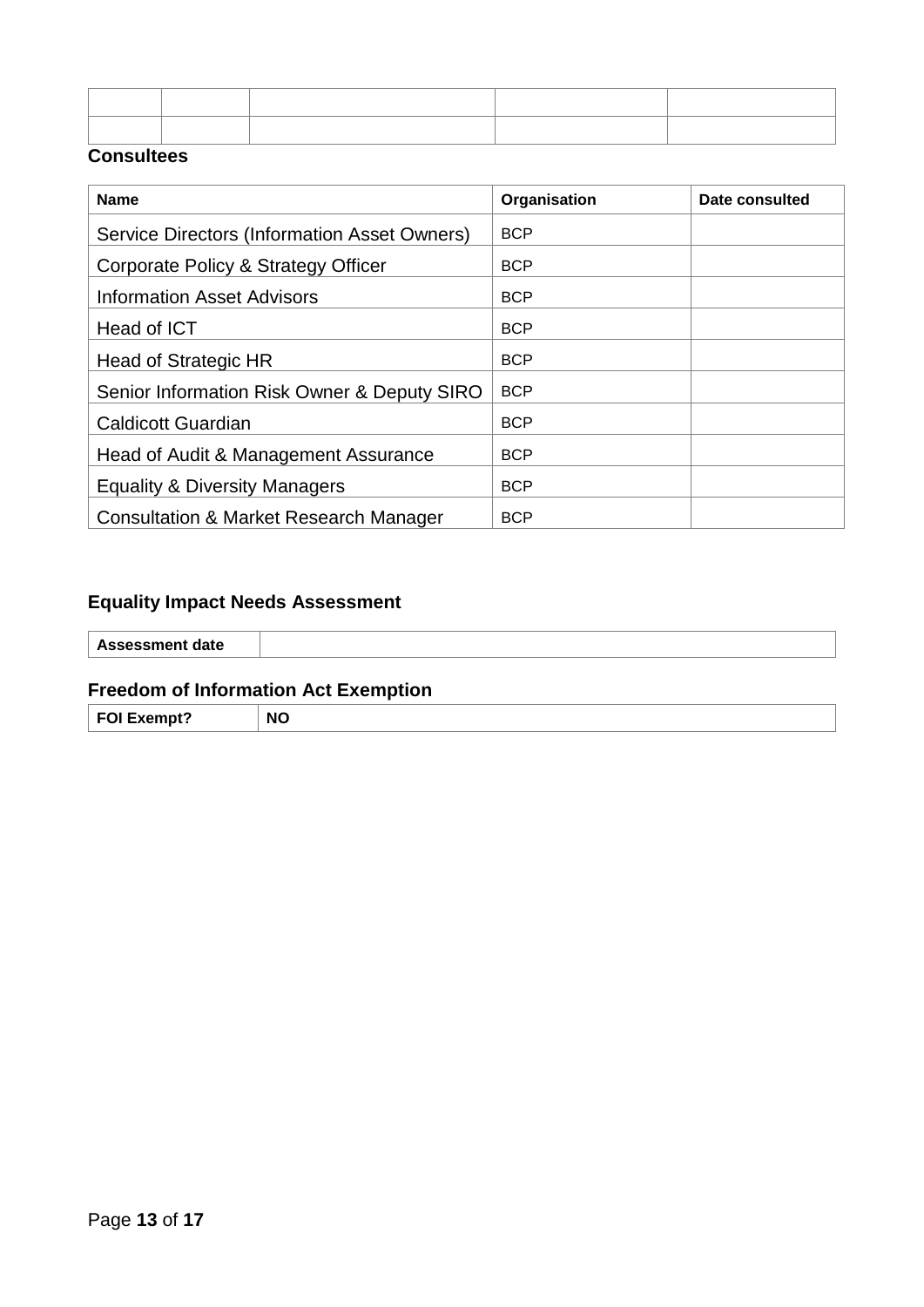# **Definitions and terms**

The following terms are included to help with the understanding of this policy.

**Information** - Includes all manual or electronic information/data processed by the Council

**Software** - Operating systems, applications, utility software, shareware etc.

**Hardware** - A physical device that can hold information or connect to the network.

**User** – Authorised persons with access to Council information who work for, with or on behalf of the Council, e.g. staff, contractors, partner agencies, agency staff, etc.

**Manager** – Section/Department manager and above

**Supervisor** - Staff whose job role makes them responsible for staff and their appraisals.

**Information Asset Owner** – Service Director or officer(s) to whom Service Directors have delegated information asset ownership management and responsibilities

**Security Incident** – Where personal or confidential data held by the Council has been placed at risk of disclosure to an unauthorised third party, but no breach has subsequently occurred.

**Security Breach** – Where personal or confidential data held by the Council has been disclosed to a third party (internally or externally) who is not authorised to receive the information.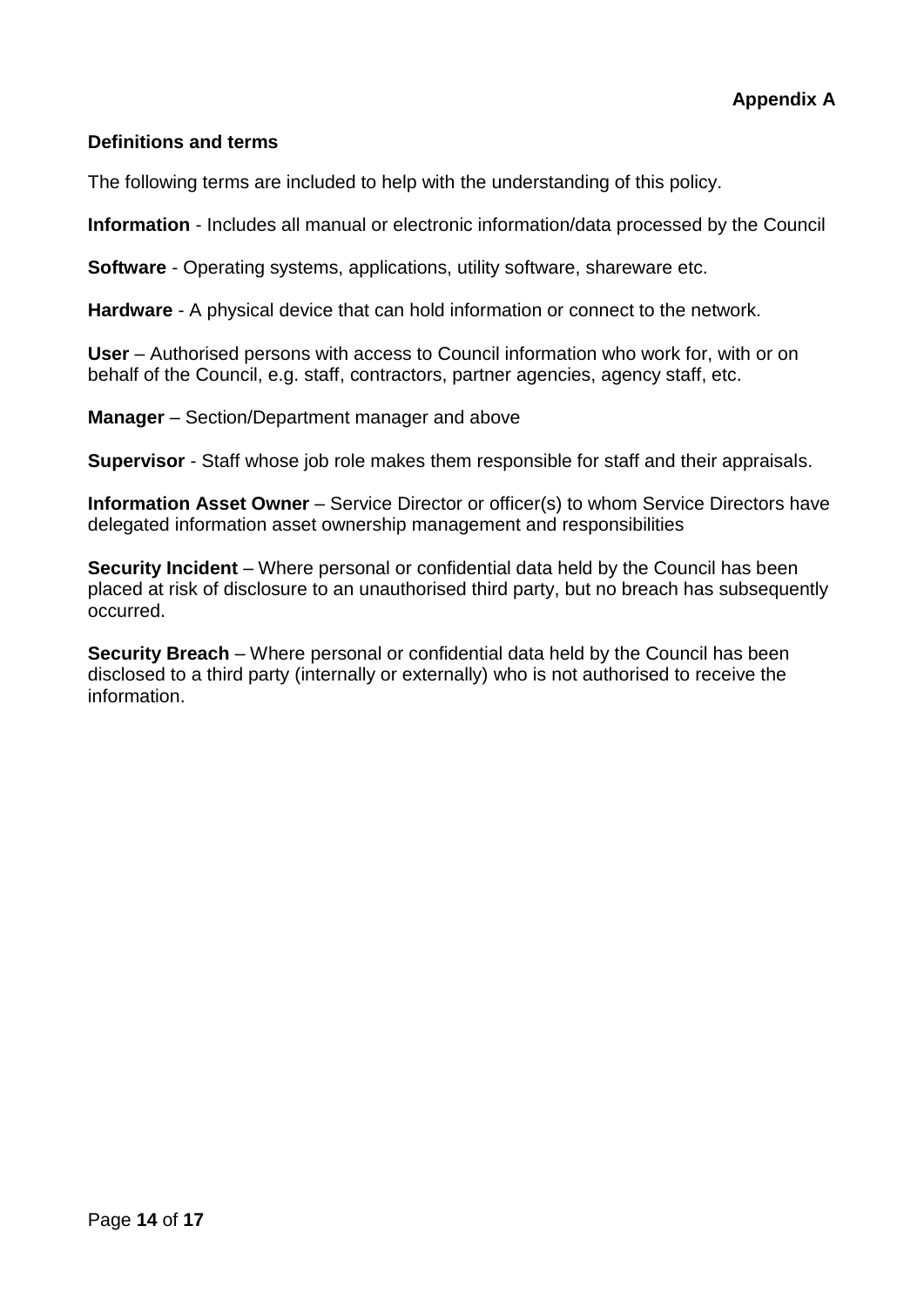# **Legislation relevant to information security**

#### **Human Rights Act (HRA) – Article 8**

Everyone has a right to respect for his private and family life, his home and his **correspondence**

There shall be no interference by a public authority with the exercise of this right except such as in accordance with the law and is necessary in a democratic society in the interests of national security, public safety or the economic well-being of the country, for the prevention of disorder or crime, for the protection of health or morals, or the protection of the rights and freedoms of others (legitimate aims).

The Article 8 right is a **qualified** right and permits public authority intervention when this is:

- in accordance with law.
- in the pursuit of a legitimate aim,
- necessary in a democratic society

# **Common law duty of confidentiality**

Information provided in confidence by a third party is protected under the common law duty of confidentiality, subject to the public interest test.

For personal information to have the necessary quality of confidence it:

- Is not in the public domain or readily available from another source
- Has a degree of sensitivity
- Is communicated for a limited purpose and in circumstances where the individual is likely to assume an obligation of confidence, e.g. health practitioner/patient, banker/customer, solicitor/client, social worker/service user, etc.

#### **Data Protection Act 2018 (DPA) & General Data Protection Regulations 2016 (GDPR)**

The 2018 Act governs and regulates how personal information is used, replacing the 1998 Act of the same name. It incorporates the General Data Protection Regulations 2016. The Act defines six basic rules or principles, which the Council must adhere to. A breach of any of the principles is a breach of the law.

The Act requires the Council to take appropriate technical and organisational measures to protect personal data from unauthorised or unlawful processing and against the accidental loss or destruction of, or damage to, personal information.

Personal information/data is information about a living individual, who can be identified from that information.

Special category personal data is defined in the Act as:

- racial or ethnic origin
- political opinion
- religious belief
- trade union membership
- physical/mental health
- sexual life
- commission of offences
- proceedings for offences and sentences of Court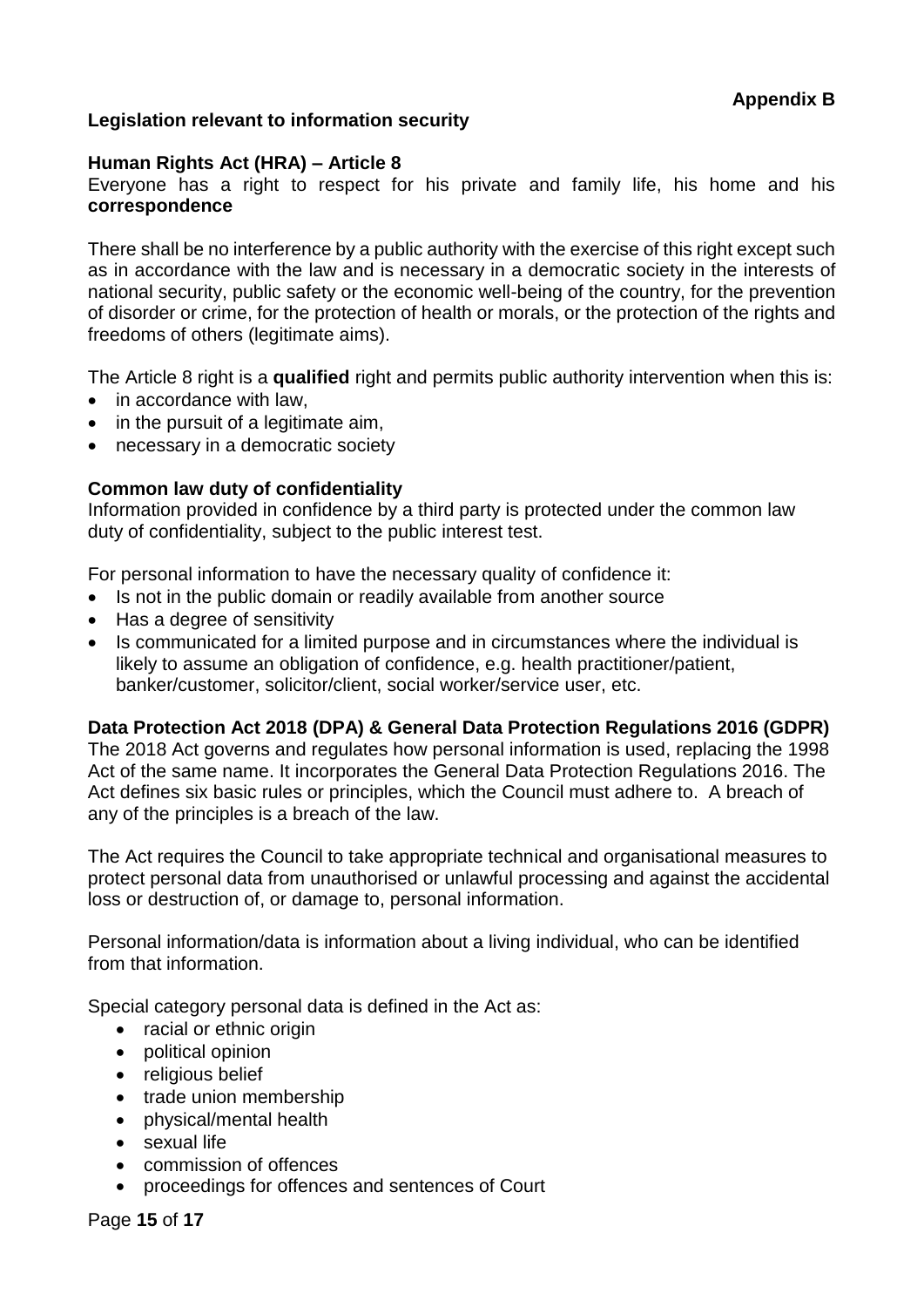- genetic and biometric data
- location data including IP address

There are additional requirements placed upon the data controller for the processing of special category personal data.

A data subject is the individual who the personal information is about.

A data controller is the organisation/company legally accountable for the personal data that it obtains, uses, holds, etc. Bournemouth Christchurch & Poole Council also called BCP Council is the Data Controller for the personal data it processes.

A data processor is an individual or organisation that processes personal information on behalf of a data controller and under the instruction of the data controller.

## **Privacy & Electronic Communications Regulations 2003 (PECR)**

The Regulations sit alongside the Data Protection Act. They give people more privacy in relation to electronic communications.

There are specific rules on:

- marketing calls, emails, texts and faxes
- cookies (and similar technologies)
- keeping communications services secure
- customer privacy as regards traffic and location data, itemised billing, line identification, and directory listings

## **Freedom of Information Act 2000 (FOIA) and Environmental Information Regulations (EIRs)**

The Freedom of Information Act and Environmental Information Regulations give people the right to ask for access to recorded information held by the Council.

Some business information held by the Council will be subject to exemption from disclosure under these Acts. The release of such information into the public domain by whatever means will represent a breach of information security.

#### **Protection of Freedoms Act 2012 (POFA)**

The Act enhances individuals' privacy rights in some areas. These include CCTV surveillance and processing biometric data.

#### **Computer Misuse Act 1990**

The Computer Misuse Act defines a number of criminal offences, relating to hacking, copying of software, introduction of viruses, unauthorised access or modification of computer material and other similar activities. The Act was amended by Part 5 of the Police and Justice Act 2006 to strengthen the legislation around unauthorised access and penalties for helping others to commit computer misuse.

#### **Counter**-**Terrorism and Security Act 2015**

The Act contains a duty on specified public sector bodies, including councils, to have due regard to the need to prevent people from being drawn into terrorism. This is known as the Prevent Duty. The requirements of the Act are embodied in the Prevent Duty guidance.

Page **16** of **17** Extremism is defined in the legislation as vocal or active opposition to fundamental British values, including democracy, the rule of law, individual liberty and mutual respect and